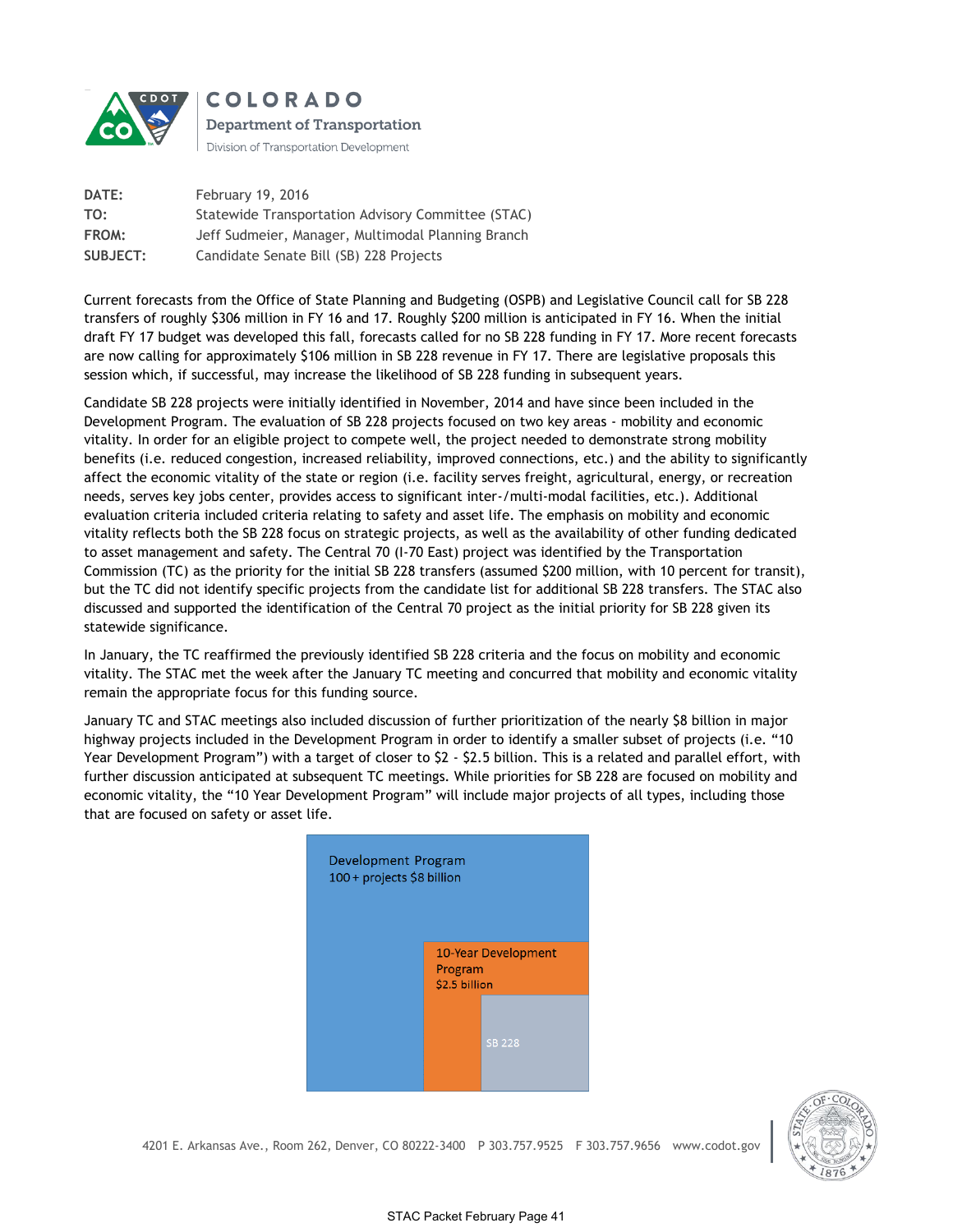## *Highway Projects*

**Attachment A** includes the original candidate SB 228 highway projects, with updates reflecting the most current information on scope, cost, etc. Updates are summarized in column M. Two projects have been identified as now being lower priorities and are shown at the top of Attachment A. Staff reviewed other projects included in the Development Program and the RTDs recommended several projects from the Development Program for further evaluation and consideration of inclusion on the list of candidate SB 228 projects. Fifteen projects have been identified for further consideration and are included in Attachment A under the heading "Potential NEW Candidate SB 228 Highway Projects." The original projects met eligibility criteria relating to project readiness, strategic nature, and funding, in addition to the evaluation criteria identified above. At their February meeting, the TC directed staff to consider these additional projects further, and review them based on the eligibility and evaluation criteria. Not including the two lower priority projects described previously, candidate SB 228 highway funding needs total roughly \$2.1 billion. The additional projects identified total roughly \$546 million in need.

As noted previously, current projections for FY 17 SB 228 revenues total approximately \$106 million, with the possibility of additional funds in subsequent years (depending on forecasts, and the outcome of proposed legislation). At their February meeting, the TC directed staff to review and evaluate the additional proposed projects, and begin screening or prioritizing projects in a move towards identifying priorities for FY 17 SB 228 funding. The TC also requested that roadway resiliency and redundancy be considered in the evaluation of projects.

Staff requests input to assist in further screening or prioritizing projects. Questions to consider include:

- Should a project or projects be identified only for FY 17 funding (\$106 million), or for a higher amount assuming the possibility of additional SB 228 funding in subsequent years?
- Should there be a project readiness requirement? (The original eligibility criteria required a project be ready for construction within five years of selection).
- Should projects with other options for funding be considered a lower priority?
- How should geographic equity be considered?
- Should there be a focus on funding a very large project or in funding multiple smaller projects?

# *Transit Projects*

Transit projects were also included in the original list of candidate SB 228 projects from November 2014 and are included in Attachment A under the heading "Original Candidate SB 228 Transit Projects." One project has been removed and is identified at the top of the transit projects in Attachment A. One additional project has been identified for further consideration and is included in Attachment A under the heading "Potential NEW Candidate SB 228 Transit Projects." With the addition of this project, candidate SB 228 transit funding needs total roughly \$465 million.

Over the last several months the Division of Transit & Rail (DTR) has been working with the Transit & Intermodal (T&I) Committee to update, refine, and scale priorities for transit more in line with available SB 228 funding. Through the evolution of the SB 228 Transit process with the TC and the T&I Committee, DTR has developed a Conceptual Plan for a Rural Regional bus network to be operated with existing, sustainable federal and FASTER funds. The capital requirements (buses and park & rides) for the Rural Regional system, and park & ride deficiencies for the existing Bustang service will utilize the SB 228 Transit funds. Detailed cost estimates are being developed over the winter and spring as the Conceptual Plan comes closer to finalization with stakeholder input. Once finalized, it will be proposed and recommended to the TC that projects be implemented in the order of priority until the available funds are exhausted.

## **Next Steps**

March – TC Workshop on priorities for SB 228 funding

## **Attachments**

Attachment A – Updated Candidate SB 228 Projects

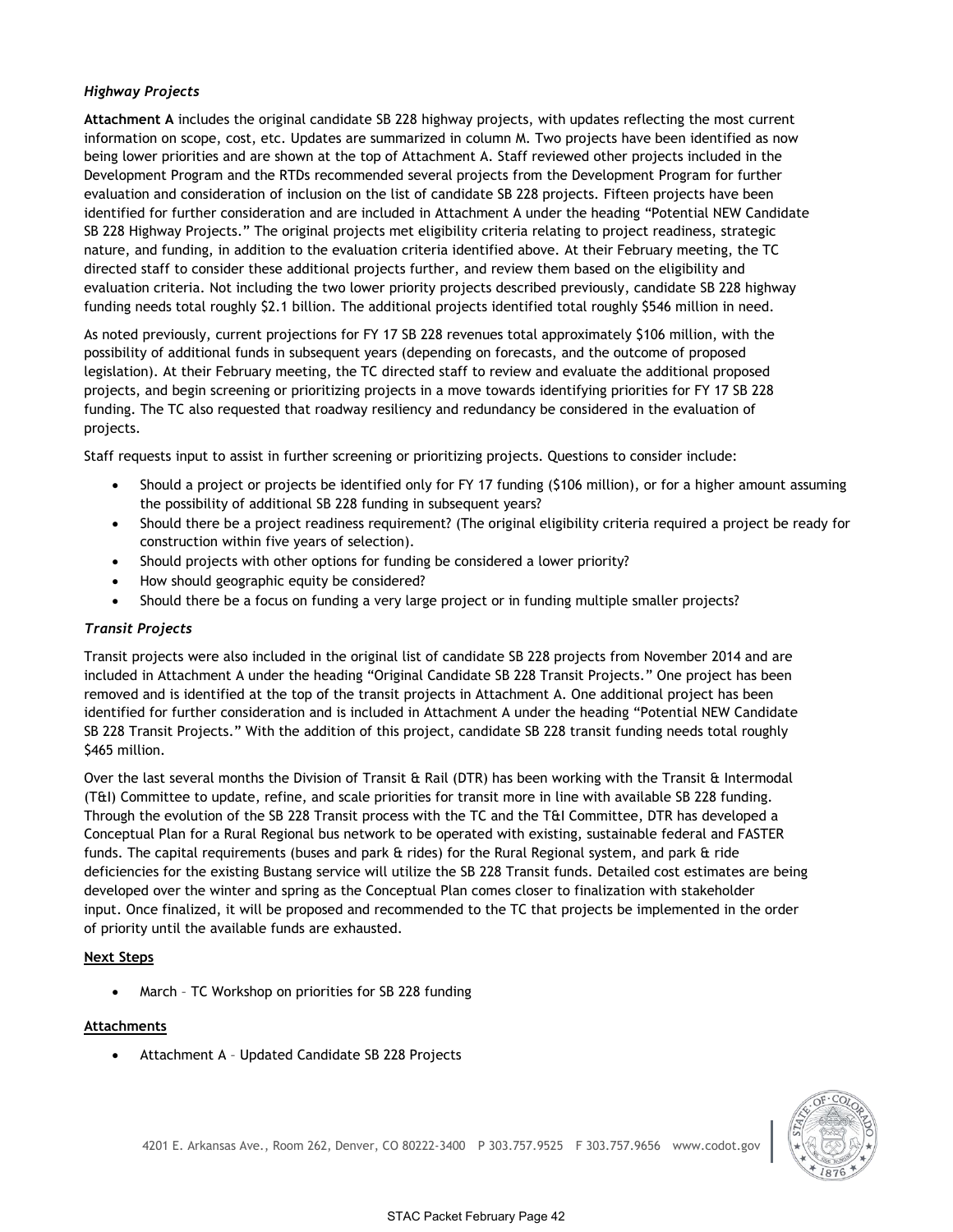|                | A                 |                                             | C      | D                | E           |                                                                       | G                                                                                                                                                                                                                                                                                                                                                                                                                                                                                                                                                                                                                                                                                                                                      | н                                                                    |                            |                              |                                  |                                                                                                                                                                                                                                                              | M                                                                                                                                                                                                                                                                                                         |
|----------------|-------------------|---------------------------------------------|--------|------------------|-------------|-----------------------------------------------------------------------|----------------------------------------------------------------------------------------------------------------------------------------------------------------------------------------------------------------------------------------------------------------------------------------------------------------------------------------------------------------------------------------------------------------------------------------------------------------------------------------------------------------------------------------------------------------------------------------------------------------------------------------------------------------------------------------------------------------------------------------|----------------------------------------------------------------------|----------------------------|------------------------------|----------------------------------|--------------------------------------------------------------------------------------------------------------------------------------------------------------------------------------------------------------------------------------------------------------|-----------------------------------------------------------------------------------------------------------------------------------------------------------------------------------------------------------------------------------------------------------------------------------------------------------|
|                | SB 228 Project ID | Development<br><b>Program Project</b><br>ID | Region | <b>TPR</b>       | County      | Project                                                               | <b>Project Description</b>                                                                                                                                                                                                                                                                                                                                                                                                                                                                                                                                                                                                                                                                                                             | <b>Project Limits</b>                                                | <b>Project Type</b>        | Total Project Cost<br>(\$ M) | <b>Funding Request</b><br>(\$ M) | <b>Reason for Selection</b>                                                                                                                                                                                                                                  | <b>Updates</b>                                                                                                                                                                                                                                                                                            |
| 1              |                   |                                             |        |                  |             |                                                                       | <b>Original Candidate SB 228 Highway Projects - Lower Priority</b>                                                                                                                                                                                                                                                                                                                                                                                                                                                                                                                                                                                                                                                                     |                                                                      |                            |                              |                                  |                                                                                                                                                                                                                                                              |                                                                                                                                                                                                                                                                                                           |
| $\overline{2}$ |                   | N/F                                         |        | 2 Pikes Peak     | El Paso     | US 24 / 8th Street<br>Interchange                                     | Construction of Single Point Urban Interchange at 14th St. (MP 303) to Interchange<br>8th Street                                                                                                                                                                                                                                                                                                                                                                                                                                                                                                                                                                                                                                       | I-25 (MP 304)                                                        | mprovements                |                              | 72.0                             | 72.0 Regionally significant corridor. Significant<br>corridor for commuter traffic and recreational<br>traffic as gateway to mountains from Colorado<br>Springs.                                                                                             | Recommended for removal- Improvements being<br>completed as part of the Cimarron Interchange<br>project will significantly delay the need for this<br>project.                                                                                                                                            |
| - 3            |                   | 12                                          |        | L Greater Denver | Douglas     | to Kipling                                                            | C-470: Platte Canyon Second phase of C-470 Corridor project.<br>Currently funded first phase adds one tolled<br>Express Lane westbound from I-25 to<br>Wadsworth, and a second tolled Express Lane<br>from I-25 to Colorado. Eastbound, the project<br>adds one tolled Express Lane from Platte Canyon<br>to I-25. The funded first phase also includes<br>auxiliary lanes between select interchanges. The<br>second phase includes the extension of one<br>westbound tolled Express Lane from Platte<br>Canyon to Kipling, and a second westbound<br>tolled Express Lane to Lucent. Eastbound, one<br>tolled Express Lane would be extended to Kipling,<br>and a second tolled Express Lane would be added<br>from Broadway to I-25. | Platte Canyon to<br>Kipling                                          | Widening/New<br>Capacity   |                              | $334.0$ \$                       | 334.0 Regionally significant corridor. Continues<br>important managed lanes project with high<br>mobility and economic benefit.                                                                                                                              | Updated project description, project cost, and<br>funding request. Recommended for removal-<br>study on this segment is just beginning and<br>construction has yet to begin on the first phase.                                                                                                           |
| $\overline{4}$ |                   |                                             |        |                  |             |                                                                       | <b>Original Candidate SB 228 Highway Projects with Updates</b>                                                                                                                                                                                                                                                                                                                                                                                                                                                                                                                                                                                                                                                                         |                                                                      |                            |                              |                                  |                                                                                                                                                                                                                                                              |                                                                                                                                                                                                                                                                                                           |
| -5             |                   |                                             |        | 1 Greater Denver | Denver      | I-70 East: I-25 to I-<br>225                                          | Reconstruction of I-70, including the I-70 viaduct. I-25 to I-225<br>First phase project would include the addition of<br>one tolled Express Lane in each direction from<br>Brighton Boulevard to I-225. Preferred ultimate<br>alternative is expansion and reconstruction of I-<br>70 from Brighton Boulevard to Tower Road with<br>two tolled Express Lanes in each direction. The<br>total project cost includes only the first phase<br>project.                                                                                                                                                                                                                                                                                   |                                                                      | Widening/New<br>Capacity   |                              | $1,117.0$ \$                     | 180.0 Critical project of statewide significance. Major<br>corridor of state and national significance, and<br>major truck route. High mobility and economic<br>benefits.                                                                                    | Updated name and project description to extend<br>to I-225 and specify type of managed lanes.<br>Reduced funding request to \$180 M.                                                                                                                                                                      |
| 6              |                   |                                             |        | 1 Greater Denver | Clear Creek |                                                                       | I-70 West: Floyd Hill Reconstruction of westbound Bridge at US 6 (MP East Idaho Springs<br>244) and construction of third lane westbound<br>down Floyd Hill to bridge. Construction of third<br>lane to Twin Tunnels-either Peak Period Shoulder<br>Lanes (PPSL) or permanent.                                                                                                                                                                                                                                                                                                                                                                                                                                                         | (MP 241) to Beaver<br>Brook (MP 246.5)                               | Nidening/New<br>Capacity   |                              | $250.0$ \$                       | 200.0 Major corridor of state and national significance,<br>and major truck route. Project will address<br>severe weekend mobility issues related to<br>recreational traffic. High mobility and economic<br>benefits.                                        |                                                                                                                                                                                                                                                                                                           |
| $\overline{7}$ |                   | 4,5                                         |        | 1 Greater Denver | Adams       | I-25 North: TEL<br>Expansion                                          | Expand Tolled Express Lanes from current<br>planned end at E-470 to SH 7. Project would<br>need to be combined with local funds to rebuild I<br>25 / SH 7 Interchange.                                                                                                                                                                                                                                                                                                                                                                                                                                                                                                                                                                 | E-470 to SH 7                                                        | Widening/New<br>Capacity   |                              | $70.0$ \$                        | 30.0 Completes TELs to originally planned target.<br>Leverages local funds to build new interchange<br>allowing for better functioning TELs, General<br>Purpose lanes and potential transit expansion.                                                       | Split into two separate projects with updated<br>ame, description, termini, total project cost, and<br>funding request.                                                                                                                                                                                   |
| 8              |                   |                                             |        | 1 Greater Denver | Adams       | 120th                                                                 | I-25 North: US 36 to Improvements on I-25 between US36 and 120th US 36 to 120th<br>Potential improvements include: I-25/ Thornton<br>Parkway Ramp, Aux lanes, additional lane<br>between 84th Ave and Thornton Parkway and<br>reconstruction of 88th Ave Bridge.                                                                                                                                                                                                                                                                                                                                                                                                                                                                       |                                                                      | Operational<br>mprovements |                              | 95.0%                            | 50.0 Major corridor of state and national significance, Split into two separate projects with updated<br>and major truck route. High mobility and<br>economic benefits.                                                                                      | name, description, termini, total project cost, and<br>funding request.                                                                                                                                                                                                                                   |
| -9             |                   |                                             |        | L Greater Denver | Douglas     | I-25: Monument to<br>Castle Rock                                      | Expand capacity with Managed Lanes from<br>Monument to Castle Rock as outlined in the PEL Rock<br>currently underway. Could be expanded north<br>based on PEL outcomes.                                                                                                                                                                                                                                                                                                                                                                                                                                                                                                                                                                | Monument to Castle Widening/New                                      | Capacity                   |                              | $270.0$ \$                       | 100.0 Major corridor of state and national significance, Total project cost and funding request increased<br>and major truck route. Includes PEL and early<br>action items on segment in between completed I-<br>25 work in Denver area and Colorado Springs | from \$27 M. Updated project description.                                                                                                                                                                                                                                                                 |
| 10             | 12                |                                             |        | 1 Greater Denver | Clear Creek | I-70 West:<br><b>Westbound Peak</b><br>Period Shoulder<br>Lane (PPSL) | Construction of Peak Period Shoulder Lanes<br>(PPSL) on westbound side from Empire Junction<br>to Twin Tunnels.                                                                                                                                                                                                                                                                                                                                                                                                                                                                                                                                                                                                                        | Empire Junction (MP Operational<br>231) to Twin Tunnels Improvements |                            |                              | $170.0$ \$                       | 100.0 Major corridor of state and national significance,<br>and major truck route. Project will address<br>severe weekend mobility issues related to<br>recreational traffic. High mobility and economic<br>benefits.                                        | Funding request reduced from \$170 M. Updated<br>project termini.                                                                                                                                                                                                                                         |
| 11             | 13                |                                             |        | Greater Denver   | Denver      | I-25: Santa Fe to<br>Alameda                                          | Completion of the Alameda Interchange on I-25 Santa Fe to Alameda Interchange<br>including reconstruction of Lipan, reconstruction<br>of the Alameda Bridge over the South Platte and<br>finalization of ramp configurations.                                                                                                                                                                                                                                                                                                                                                                                                                                                                                                          |                                                                      | nprovements                |                              | 30.0%                            | 3.0 Major corridor of state and national significance.<br>High mobility and economic benefits.                                                                                                                                                               | Revised funding request rom \$30 M to \$3 M to<br>reflect agreement with City and County of<br>Denver. As part of the IGA between CDOT and<br>the City of Denver for the I-70 East project,<br>Denver has agreed to make this project its top<br>priority for TIP funding in the next DRCOG TIP<br>cycle. |

### **Updated Candidate Senate Bill (SB 228) Projects February 2016 \*PROJECTS NOT IN PRIORITY ORDER\***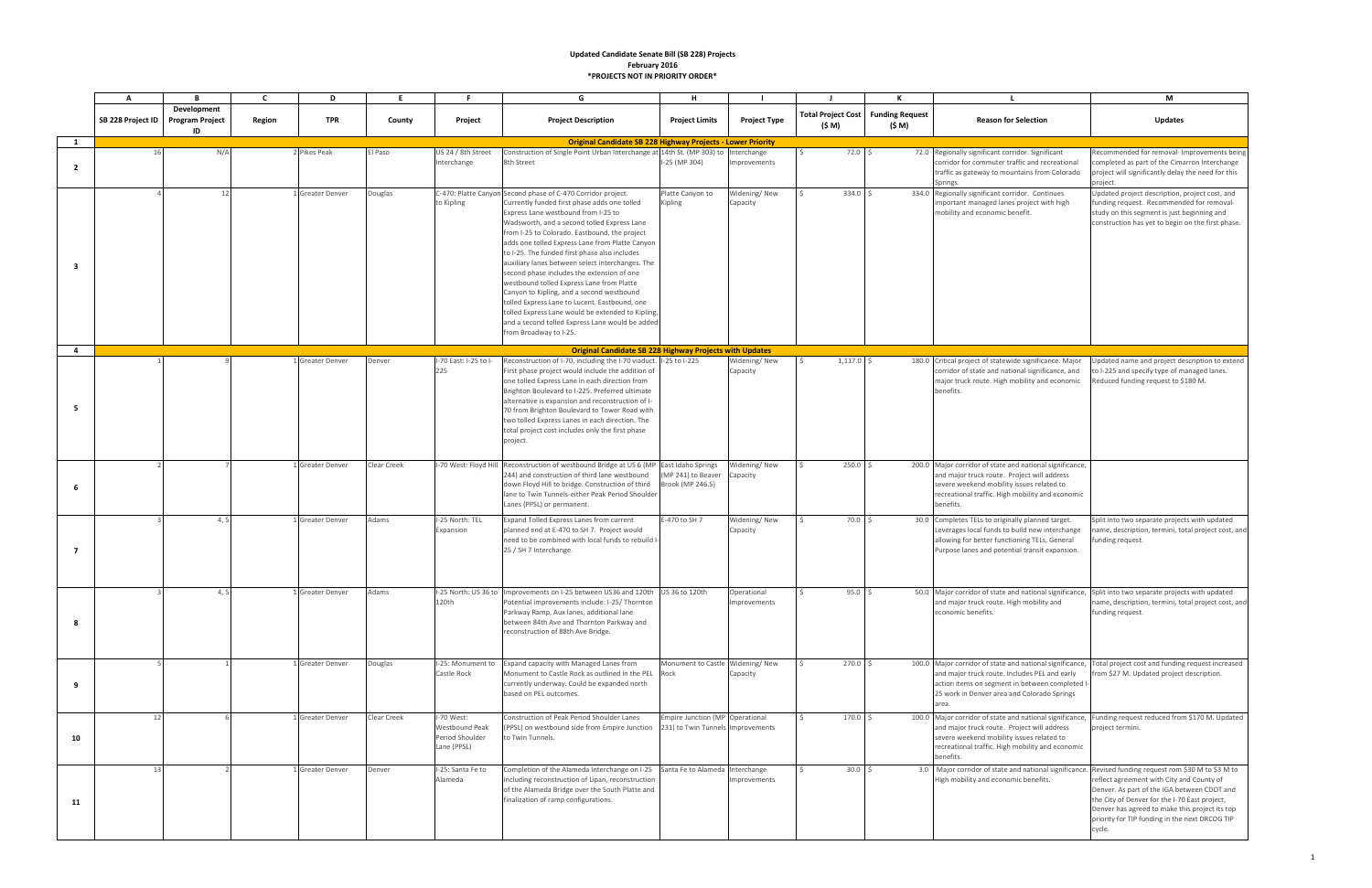|    | SB 228 Project ID | Development<br><b>Program Project</b><br>ID | Region | <b>TPR</b>                 | County    | Project                                            | <b>Project Description</b>                                                                                                                                                                                                                                                                                                  | <b>Project Limits</b>                                                         | <b>Project Type</b>                  | <b>Total Project Cost</b><br>(\$ M) | <b>Funding Request</b><br>(\$ M) | <b>Reason for Selection</b>                                                                                                                                                                                                                                                                                                                      | <b>Updates</b>                                                                                                                                                        |
|----|-------------------|---------------------------------------------|--------|----------------------------|-----------|----------------------------------------------------|-----------------------------------------------------------------------------------------------------------------------------------------------------------------------------------------------------------------------------------------------------------------------------------------------------------------------------|-------------------------------------------------------------------------------|--------------------------------------|-------------------------------------|----------------------------------|--------------------------------------------------------------------------------------------------------------------------------------------------------------------------------------------------------------------------------------------------------------------------------------------------------------------------------------------------|-----------------------------------------------------------------------------------------------------------------------------------------------------------------------|
| 12 | 14                |                                             |        | L Greater Denver           | Jefferson | US 6: Wadsworth<br>Interchange                     | Reconstruction of the interchange at US 6 and<br>Wadsworth.                                                                                                                                                                                                                                                                 | US 6 and Wadsworth                                                            | Interchange<br>mprovements           | $60.0$ \$                           |                                  | 60.0 Regionally significant corridor. Serves major<br>ommercial center.                                                                                                                                                                                                                                                                          |                                                                                                                                                                       |
| 13 |                   |                                             |        | Greater Denver             | Adams     | US 85: I-270 to 62nd<br>Ave. Interchange           | Reconstruction of the interchange at I-270 and<br>ntersection at 60th Ave. to improve the safety<br>and capacity by making the geometric<br>configuration more intuitive for drivers, adding<br>grade separation, and improving access points<br>based on a PEL study recommendation.                                       | -270 to 62nd Ave.                                                             | nterchange<br>mprovements            | 35.0%                               |                                  | 35.0 Primary alternate to I-70. Critical during I-70 East Updated project description and increased total<br>construction. Significant truck route.                                                                                                                                                                                              | project cost from \$25 M.                                                                                                                                             |
| 14 |                   |                                             |        | Pueblo                     | Pueblo    | US 50 West of<br>Pueblo WB                         | Widening of divided highway westbound from<br>two lanes to three lanes.                                                                                                                                                                                                                                                     | ueblo Boulevard<br>(SH 45) to McCulloch Capacity<br>Boulevard                 | Widening/New                         | $50.0$ \$                           |                                  | 50.0 High mobility and economic benefits., as well as<br>safety benefits. Provides access to major<br>employers in area.                                                                                                                                                                                                                         |                                                                                                                                                                       |
| 15 |                   |                                             |        | Pueblo                     | Pueblo    | I-25: 29th street<br>section                       | Part of the Phase 1 of the New Pueblo Freeway<br>Nidening of the interstate from two to three<br>anes in each direction and relocation of<br>nterchange ramps and construction of frontage<br>oads.                                                                                                                         | US 50 (MP 99) to SH<br>47 interchange (MP<br>101)                             | Widening/New<br>Capacity             | $52.0$ \$                           |                                  | 52.0 Major corridor of state and national significance, Total project cost increased from \$50 M.<br>and major truck route. High mobility and<br>economic benefits. Also provides safety benefits<br>by addressing a narrow bridge and problematic<br>curves.                                                                                    |                                                                                                                                                                       |
| 16 |                   | $\overline{2}$                              |        | Southeast                  | Prowers   | US 287: Lamar<br>Reliever Route                    | Construction of new two lane reliever route. A<br>maller Phase 1 project can be completed for<br>\$30 M.                                                                                                                                                                                                                    | JS 287 (MP 73 to<br>MP 79) and US 50<br>(MP 433 to 435)                       | Nidening/New<br>Capacity             | $160.0$ \$                          |                                  | 160.0 Truck bypass on important Ports to Plains Freight Total project cost increased from \$75 M.<br>Corridor.                                                                                                                                                                                                                                   |                                                                                                                                                                       |
| 17 |                   |                                             |        | Pikes Peak                 | El Paso   | SH 21: Research<br>Parkway<br>Interchange          | Construction of new grade-separated<br>nterchange at SH 21 and Research Parkway.                                                                                                                                                                                                                                            | North of Woodman<br>Rd. (MP 149) to<br>South of Briargate<br>Parkway (MP 151) | nterchange<br>mprovements            | $30.0$ \$                           |                                  | 30.0 Only at grade intersection on this section of the Total project cost increased from \$25 M.<br>SH21 corridor from Woodmen to Old Ranch<br>Road. This will be the only at grade intersection<br>in this section when the Old Ranch road<br>interchange is completed as part of RAMP. High<br>mobility bernefits- identified as on of the top |                                                                                                                                                                       |
| 18 | 24                | N/f                                         |        | 2 Central Front Range Park |           | US 285 Fairplay to<br>Richmond Hill                | Addition of passing lanes and shoulder widening. Fairplay (MP 183) to                                                                                                                                                                                                                                                       | Richmond Hill (MP<br>234)                                                     | <b>Other Mobility</b><br>mprovements | 15.0%                               |                                  | 15.0 Strong mobility need for passing lanes. Corridor<br>serves as alternate route to I-70 in event of<br>closures.                                                                                                                                                                                                                              |                                                                                                                                                                       |
| 19 | 25                | N/f                                         |        | 2 South Central            | Huerfano  | US 160 Mobility<br><b>Improvements</b>             | Addition of passing lanes and shoulder widening<br>at selected locations.                                                                                                                                                                                                                                                   | La Veta Pass (MP<br>278.63) to I-25 (MP<br>303.5                              | Other Mobility<br>nprovements        | 15.0%                               |                                  | 15.0 Improves mobility and safety on corridor<br>providing connnections to several major tourists<br>destinations.                                                                                                                                                                                                                               |                                                                                                                                                                       |
| 20 |                   |                                             |        | <b>Grand Valley</b>        | Mesa      | I-70: Business Loop                                | Reconstruction of First and Grand intersection to<br>mprove operations and safety, meet current<br>geometric design standards, and improve<br>pedestrian safety.                                                                                                                                                            | I-70B (MP 4) to 15th<br>St. (MP 6)                                            | Widening/New<br>Capacity             | $20.0$ \$                           |                                  | 16.0 Regionally significant corridor. Project will<br>mprove access, mobility, and safety. Provides<br>access to major commercial area, and improves<br>connection between I-70 and Colorado Mesa<br>University.                                                                                                                                 | Total project cost reduced from \$37.5 M and<br>scope updated.                                                                                                        |
| 21 | 1 <sup>c</sup>    | $\Delta$                                    |        | Northwest                  | Grand     | US 40: Fraser to<br>Winter Park                    | Construction of capacity improvements on US 40 Fraser (MP 226.5) to Widening/ New<br>between Fraser and Winter Park, likely widening Winter Park (MP<br>to a four lane facility.                                                                                                                                            | 229)                                                                          | Capacity                             | $11.0 \pm 5$                        |                                  | 11.0 Regionally significant tourism corridor. Will<br>improve mobility in busy area with new<br>development.                                                                                                                                                                                                                                     |                                                                                                                                                                       |
| 22 | 18                |                                             |        | Intermountain              | Eagle     | -70 West: Dowd<br>Canyon Interchange               | Reconstruction and upgrade of I-70 Dowd<br>nterchange for safety and operations.                                                                                                                                                                                                                                            | Dowd Canyon (MP<br>170 to MP 174)                                             | <b>nterchange</b><br>mprovements     | 22.0%                               |                                  | 22.0 Major corridor of state and national significance,<br>and major truck route. High mobility and<br>economic benefits. West of Vail- serves<br>significant tourism traffic as well as commuter<br>traffic. Location has one of highest accident rates<br>along I-70 corridor. Will improve substandard on<br>ramp at a sharp curve.           | Total project cost increased from \$14 M. \$12-13<br>M for Phase I EB improvements, plus \$5-6 M for<br>Phase II WB improvements, plus \$1.5 M for<br>geohazard work. |
| 23 | 19                |                                             |        | Intermountain              | Summit    | I-70 West:<br>Silverthorne<br>Interchange          | Reconstruction of Exit 205 (Silverthorne)<br>Interchange including installation of a Diverging<br>Diamond Interchange, extensive paving, curb,<br>drainage. All 4 ramps affected, including new<br>capacity on westbound on ramps.                                                                                          | MP 205 to MP 206                                                              | nterchange<br>mprovements            | 20.0%                               |                                  | 19.0 Major corridor of state and national significance, \$11 M request originally reported in error.<br>and major truck route. High mobility and<br>economic benefits. Provides access to major ski<br>areas. Will reduce peak period travel times.                                                                                              | Updated to \$20 M.                                                                                                                                                    |
| 24 | 20                |                                             |        | Intermountain              | Summit    | I-70 West: Exit 203<br>Interchange<br>Improvements | Conversion of single lane roundabout at the Exit MP 202 to MP 203<br>203 ramp termini to a double lane, consider<br>addition of through lane over existing structure<br>and bridge expansion. This will correct traffic<br>back ups on westbound I-70 in peak periods and<br>weave from an auxiliary lane east of the ramp. |                                                                               | Interchange<br>mprovements           | $6.2 \quad$                         |                                  | 6.2 Major corridor of state and national significance, Total project cost increased from \$4.5 M. If<br>and major truck route. High mobility and<br>economic benefits.                                                                                                                                                                           | striping only is feasible and bridge widening not<br>required, project would only be \$1.08 M.                                                                        |
| 25 | 21                | -33                                         |        | Intermountain              | Eagle     | I-70 Edwards Spur<br>Road                          | mprovements to sourthern half of the Edwards<br>Spur Rpad starting north of the roadway bridge<br>and ending with connection to US 6 to the south. 0.527)<br>mprovements anticipated to include road and<br>bridge widening, intersection improvements, and<br>pedestrian mobility improvements.                            | I-70 G Spur Rd. (MP<br>0) to US 6 (MP                                         | nterchange<br>mprovements            | $35.0$ \$                           |                                  | 25.0 Provides connectivity to I-70. Bustang Stop. One Project increased from \$15 M due to need for<br>of worst interchanges in Eagle/Summit County.                                                                                                                                                                                             | dditional lane in each direction and \$5 M in<br>multimodal improvements.                                                                                             |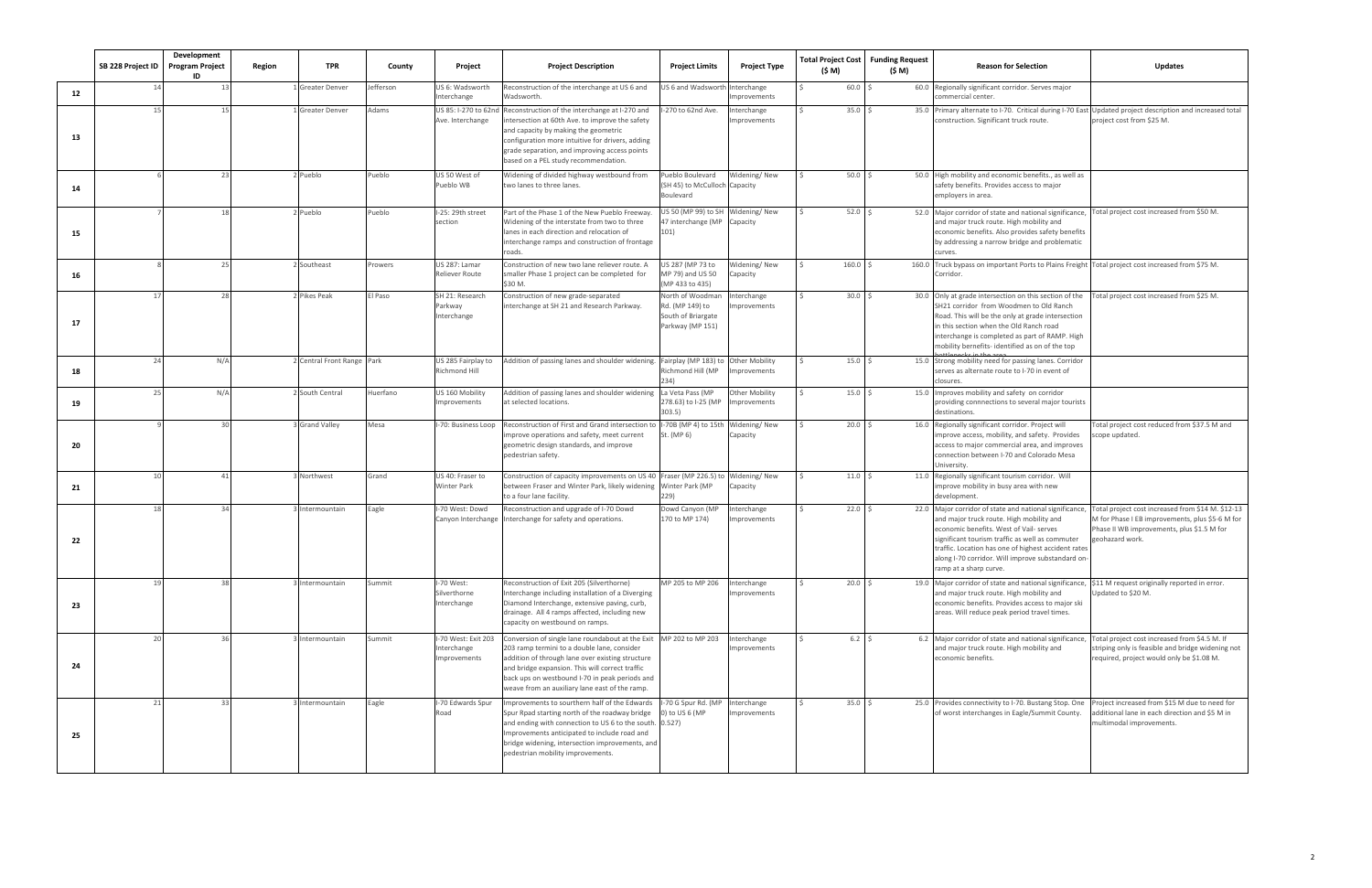|    | SB 228 Project ID | Development<br><b>Program Project</b><br>ID | Region | <b>TPR</b>                            | County                         | Project                                                         | <b>Project Description</b>                                                                                                                                                                                                                                                                                                                                                                            | <b>Project Limits</b>                                                      | <b>Project Type</b>                   | (\$ M)    | <b>Total Project Cost   Funding Request</b><br>(\$ M) | <b>Reason for Selection</b>                                                                                                                                                                                                                                                             | <b>Updates</b>                                                                                                                                                     |
|----|-------------------|---------------------------------------------|--------|---------------------------------------|--------------------------------|-----------------------------------------------------------------|-------------------------------------------------------------------------------------------------------------------------------------------------------------------------------------------------------------------------------------------------------------------------------------------------------------------------------------------------------------------------------------------------------|----------------------------------------------------------------------------|---------------------------------------|-----------|-------------------------------------------------------|-----------------------------------------------------------------------------------------------------------------------------------------------------------------------------------------------------------------------------------------------------------------------------------------|--------------------------------------------------------------------------------------------------------------------------------------------------------------------|
| 26 |                   |                                             |        | Intermountain                         | Eagle                          | -70 West: Vail Pass<br>Auxiliary Lanes and<br>Wildlife Overpass | Completion of NEPA and preliminary engineering MP 180 to MP 195<br>for recommended third lane (both directions) to<br>ncrease safety and mobility. Installation of<br>permanent water quality features, relocation of<br>bike path, and completion of 3 miles of roadway<br>widening.                                                                                                                 |                                                                            | Other Mobility<br>Improvements        | 75.0      |                                                       | 72.5 Major corridor of state and national significance, Total project cost increased from \$50 M.<br>and major truck route. High mobility and<br>economic benefits. Serves significant tourism<br>traffic.                                                                              |                                                                                                                                                                    |
| 27 | 27                | -37                                         |        | Intermountain                         | Summit                         | -70 West: Frisco to<br>Silverthorne<br>Auxiliary Lane           | Construction of eastbound auxiliary lane from<br>MP 203 to 205. Identified in the Silverthorne<br>nterchange PEL as a safety improvement for<br>eastbound I-70. Minimal widening required.                                                                                                                                                                                                            | MP 203 to MP 205                                                           | <b>Other Mobility</b><br>Improvements | $11.2$ \$ |                                                       | 10.0 Major corridor of state and national significance, Total project cost increased from \$8 M.<br>and major truck route. High mobility and<br>economic benefits.                                                                                                                      |                                                                                                                                                                    |
| 28 | 28                |                                             |        | Intermountain                         | Garfield                       | SH 13: Rifle North                                              | Reconstruction of NHS and high volume truck<br>route to add shoulders, game fence and wildlife<br>underpasses.                                                                                                                                                                                                                                                                                        | Rifle (MP 4) to Rio<br><b>Blanco County Line</b><br>(MP 16)                | Other Mobility<br>Improvements        | 60.0      |                                                       | 52.0 Adding shoulders will improve truck movement.<br>Strong economic benefits given importance of<br>corridor for freight and energy development.                                                                                                                                      | Funding need reduced from \$60 M.                                                                                                                                  |
| 29 | 11                | -52                                         |        | Greater Denver /<br>North Front Range | Weld/ Larimer SH 14            | Adams/ Broomfield/ I-25 North: SH 7 to                          | Addition of one tolled Express Lane in each<br>direction, interchange reconstruction, mainline<br>reconstruction, safety, and Intelligent<br>Transportation System (ITS) improvements from<br>SH 7 to SH 14.                                                                                                                                                                                          | SH 7 (MP 229) to SH Widening/ New<br>14 (MP 270)                           | Capacity                              | 1,500.0   |                                                       | 350.0 Major corridor of state and national significance,<br>and major truck route. High mobility and<br>economic benefits.                                                                                                                                                              | Funding request increased from \$200 M. Total<br>project cost increased from \$1,000 M.                                                                            |
| 30 | 22                | 58                                          |        | 4 North Front Range                   | Weld                           | US 34 / US85<br>Interchange<br>Reconfiguration                  | mprovements to the safety and capacity of<br>nterchange by making the geometric<br>configuration of the interchange more intuitive<br>to drivers, adding grade separations, and<br>mproving access points. Due to its complexity<br>this interchange has come to be known by locals<br>as Spaghetti Junction.                                                                                         | US 85 (MP 112 to<br>MP 114)                                                | Interchange<br>Improvements           | 100.0     |                                                       | 99.0 Regionally significant corridor supporting freight, Total project cost increased from \$75 M.<br>energy, oil, agriculture, and commuter traffic.<br>Will update and reconfigure failing structures and<br>improve mobility and operations.                                         |                                                                                                                                                                    |
| 31 | 29                |                                             |        | Eastern                               | Morgan/<br>Washington/ Lincoln | SH 71 Super 2                                                   | Reconstruction of corridor to Super 2<br>configuration.                                                                                                                                                                                                                                                                                                                                               | -70 to Nebraska<br>State Line.                                             | Other Mobility<br>Improvements        | 100.0     |                                                       | 100.0 Congressionally designated high priority corridor<br>(Heartland Expressway). Will add shoulders and<br>mprove roadway to Super 2. Improvements will<br>attract truck traffic away from I-25 and other<br>corridors.                                                               | Updated project description and limits.                                                                                                                            |
| 32 | 23                | 92                                          |        | Southwest                             | La Plata                       | US 550/US 160<br>Connection                                     | Completion of the connection of US 550 to US<br>160 at the Grandview Interchange.                                                                                                                                                                                                                                                                                                                     | Grandview<br>nterchange south to Improvements<br>CR 220 (MP 15.5)          | Interchange                           |           | 91.0 \$90 (\$10 M for<br>ROW and design)              | Congested corridor improves travel time and<br>access. Connects to new development and<br>hospital.                                                                                                                                                                                     | Total project cost increased from \$90 M.                                                                                                                          |
| 33 | 30                |                                             |        | 5 Gunnison Valley                     | Ouray/ Montrose                | US 550: Passing<br>Lanes North of<br>Ridgway                    | Addition of passing opportunities and mobility<br>mprovements to US 550, north of Ridgway. The<br>project includes safety Improvements with the<br>addition of shoulder widening, curve corrections,<br>and the installation of a wildlife underpass.                                                                                                                                                 | Ridgway (MP 111) to Other Mobility<br>Colona (MP 117)                      | mprovements                           | $27.0$ \$ |                                                       | 27.0 Regionally significant corridor with heavy truck<br>traffic. Passing lanes will improve mobility and<br>wildlife mitigation will address animal-vehicle<br>accidents in an area with one of the highest<br>animal-vehicle accident rates in the state.                             | Fotal project cost increased from \$15 M.                                                                                                                          |
| 34 | 31                | 8                                           |        | 5 San Luis Valley                     | Mineral                        | US 160: Wolf Creek<br>Pass East Mobility<br>mprovements         | his is the final project outlined in the US 550<br>East of Wolf Creek Pass Environmental<br>Assessment (EA). The design includes the<br>addition of passing opportunities, mobility<br>improvements, and safety Improvements<br>including shoulder widening, curve corrections,<br>rock excavation and rockfall protection, chain<br>station reconstruction, and fiber optic backbone<br>nstallation. | Lake Creek (MP 175) Other Mobility<br>to East of Chain<br>Station (MP 180) | mprovements                           | 45.3      |                                                       | 45.3 Regionally significant corridor accessing Wolf<br>Creek Ski Area. Freight corridor. Improves<br>mobility on mountainous roadway pass.                                                                                                                                              | Total project cost increased from \$35 M.                                                                                                                          |
| 35 | 32                | R <sup>-</sup>                              |        | 5 Southwest                           | La Plata                       | US 160 Dry Creek<br>Passing and Mobility<br>mprovements         | Addition of passing opportunities and mobility<br>mprovements including an intersection<br>relocation at CR 223, and a two lane bypass<br>around Gem village. The project also includes<br>the following safety improvements: shoulder<br>widening, access consolidation, wildlife<br>underpass and fencing, passing lane extension.                                                                  | SH 172 (MP 93) to<br>West of Gem Village Improvements<br>(MP 101)          | Other Mobility                        | $21.5$ \$ |                                                       | 21.5 Bypass and passing lanes will improve travel<br>times. Connects two major communities in the                                                                                                                                                                                       | Updated name from US 160: Durango to Bayfield<br>Passing and Mobility Improvements. Increased<br>total project cost from \$20 M. and increased<br>funding request. |
| 36 | 33                |                                             |        | 5 Southwest                           | La Plata                       | US 550 South:<br>Sunnyside                                      | Major reconstruction requiring widening to a<br>four lane roadway, including earthwork,<br>drainage, irrigation, utilities, HMA paving,<br>pedestrian bridge, sound wall, small and large<br>mammal crossings.                                                                                                                                                                                        | MP 8-10                                                                    | <b>Other Mobility</b><br>Improvements | 26.6%     |                                                       | 26.6 Widening to 4 lanes will improve safety and<br>travel times on congested corridor with no<br>shoulders. Regionally significant corridor, freight  projects- US 550 South: Sunnyside and US 550<br>route to New Mexico. Provides access to areas of South: Gap.<br>new development. | US 550: New Mexico State Line North to Durango<br>Passing and Mobility Improvements split into two                                                                 |
| 37 | 33                | 9                                           |        | Southwest                             | La Plata                       | US 550 South: Gap                                               | Reconstruction to four lanes, including drainage, MP 9-12<br>utilities, large and small mammal crossings, and<br>ntersection improvements.                                                                                                                                                                                                                                                            |                                                                            | Other Mobility<br>Improvements        | $30.0$ \$ |                                                       | 27.3 Widening to 4 lanes will improve safety and<br>travel times on congested corridor with no<br>shoulders. Regionally significant corridor, freight projects- US 550 South: Sunnyside and US 550<br>route to New Mexico. Provides access to areas of South: Gap.<br>new development.  | US 550: New Mexico State Line North to Durango<br>Passing and Mobility Improvements split into two                                                                 |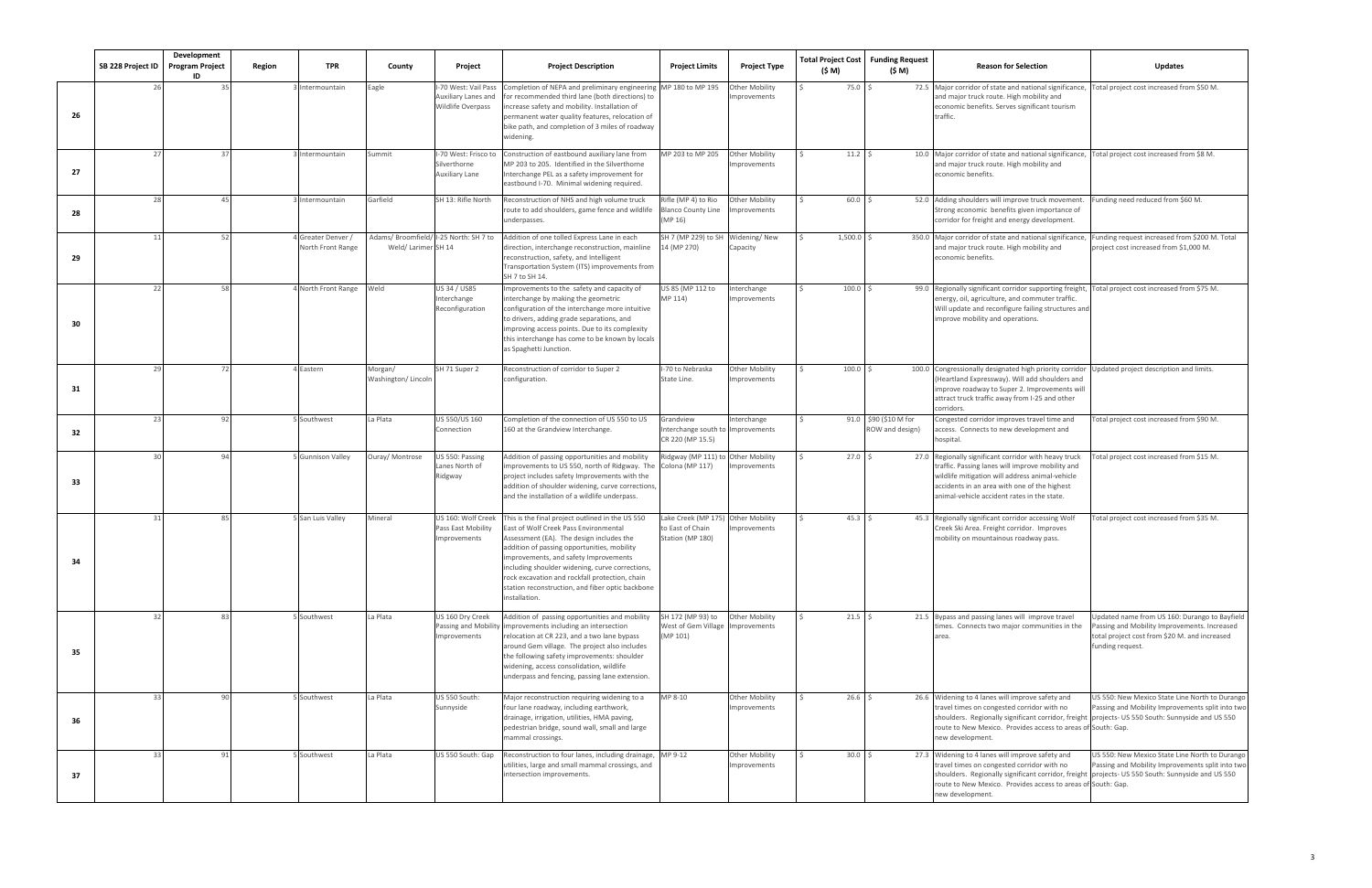|    | SB 228 Project ID Program Project | Development<br>ID | Region | <b>TPR</b>                                                      | County                                  | Project                                                                        | <b>Project Description</b>                                                                                                                                                                                                                                                                                                                                                                                                                             | <b>Project Limits</b>                                           | <b>Project Type</b>                     | (\$ M)          | Total Project Cost   Funding Request<br>(\$ M) | <b>Reason for Selection</b><br><b>Updates</b>                                                                                                                                  |
|----|-----------------------------------|-------------------|--------|-----------------------------------------------------------------|-----------------------------------------|--------------------------------------------------------------------------------|--------------------------------------------------------------------------------------------------------------------------------------------------------------------------------------------------------------------------------------------------------------------------------------------------------------------------------------------------------------------------------------------------------------------------------------------------------|-----------------------------------------------------------------|-----------------------------------------|-----------------|------------------------------------------------|--------------------------------------------------------------------------------------------------------------------------------------------------------------------------------|
| 38 |                                   |                   |        |                                                                 |                                         |                                                                                | <b>Potential NEW Candidate SB 228 Highway Projects</b>                                                                                                                                                                                                                                                                                                                                                                                                 |                                                                 |                                         |                 |                                                |                                                                                                                                                                                |
| 39 | 46                                | O <sub>6</sub>    |        | Statewide Greater Denver Area Denver, Douglas                   |                                         | I-25 South<br>Metro/Managed<br>Motorway<br>Demonstration<br>Project            | The Colorado Managed Motorways project<br>would build upon the Intelligent Transportation<br>Systems (ITS) applications already present in the I-<br>25 corridor, including ramp metering and traveler<br>information systems, to improve the overall<br>average speed and vehicular throughput in the<br>corridor during peak demand (rush hour).                                                                                                     | Ridgegate Pkwy. to<br>University Blvd.                          | Operational<br>mprovements              | 7.6%            | 7.6                                            |                                                                                                                                                                                |
| 40 | 47                                | O <sub>6</sub>    |        | Statewide Greater Denver Area Jefferson, Clear<br>Intermountain | Creek, Summit,<br>Eagle                 | I-70 Mountain                                                                  | The primary goal of the CV Pilot Program is to<br>Corridor Connected   maximize safety and mobility on the I-70<br>Vehicle (CV) Project   mountain corridor through probe data collection,<br>vehicle-to-infrastructure (V2I) communication,<br>and related decision support analysis to enable<br>real-time traffic management and traveler<br>information and safety applications.                                                                   | C-470 to Vail                                                   | Operational<br>mprovements              | $11.2 \quad$ \$ | 11.2                                           |                                                                                                                                                                                |
| 41 | 34                                |                   |        | Greater Denver Area Denver                                      |                                         | Phase 3.0: Santa Fe roadway widening.<br>to Bronco Arch<br>(including bridges) | I-25: Valley Highway Replacement of bridges and interchanges and                                                                                                                                                                                                                                                                                                                                                                                       | Santa Fe to Bronco<br>Arch                                      | Widening/New<br>Capacity                | 60.0%           | 60.0                                           |                                                                                                                                                                                |
| 42 | 35                                | 10 <sup>1</sup>   |        | Greater Denver Area Denver                                      |                                         | I-225: I-25 to<br>Yosemite                                                     | Complete NEPA and final design for \$3 million<br>Construction involves removing bottleneck at<br>Yosemite by splitting traffic going to northbound<br>and southbound I-25 with two lanes for each<br>direction. Current DTR on-ramp would serve<br>northbound I-25 only with a braided ramp under<br>I-225 to I-25 northbound that will connect to the<br>right side of the I-225 to I-25 southbound lanes.<br>Includes replacement of Ulster bridge. | I-25 to Yosemite                                                | Widening/New<br>Capacity                | $60.0$ \$       | 60.0                                           |                                                                                                                                                                                |
| 43 | 36                                | 19                |        | Pikes Peak Area                                                 | El Paso                                 | I-25: Widening S<br>Academy to<br>Circle/Lake                                  | Widening of roadway to six lanes.                                                                                                                                                                                                                                                                                                                                                                                                                      | S. Academy Blvd. to<br>Circle/Lake                              | Widening/New<br>Capacity                | 35.0%           |                                                | 35.0 Regionally significant corridor. Significant<br>corridor for commuter traffic, especially those<br>accessing Fort Carson, Schriever AFB, Peterson<br><b>AFR and NORAD</b> |
| 44 |                                   |                   |        | 2 Pikes Peak Area                                               | El Paso                                 | SH 21: Interim<br>Intersection<br>Improvements-<br>Constitution to             | Construct four CFI intersections along SH 21 at<br>Constitution, South Carefree, North Carefree, and 144.0) to Barnes (MP Improvements<br>Barnes.                                                                                                                                                                                                                                                                                                      | Constitution (MP<br>145.5)                                      | <b>Other Mobility</b>                   | 41.0%           |                                                | 41.0 Regionally significant corridor. Significant traffic<br>for commuter traffic and is an alternate<br>north/south route to I-25 in Colorado Springs.                        |
| 45 | 37                                | 21                |        | Pikes Peak Area                                                 | El Paso                                 | US 24 West: 8th<br>Street to 31st St.                                          | Widening of roadway from four to six lanes.                                                                                                                                                                                                                                                                                                                                                                                                            | 8th St. to 31st St.                                             | Widening/New<br>Capacity                | 55.0%           | 55.0                                           |                                                                                                                                                                                |
| 46 | 38                                | -22               |        | Pikes Peak Area                                                 | El Paso                                 | US 24 East:<br>Widening<br>Garrett/Dodge to<br>Stapleton Rd.                   | Widening of roadway to four lanes from<br>Garett/Dodge Rd. to Stapleton Rd.                                                                                                                                                                                                                                                                                                                                                                            | Garret/Dodge Rd.<br>(MP 318.3) to<br>Stapleton Rd. (MP<br>323.6 | Widening/New<br>Capacity                | $28.0$ \$       | 28.0                                           |                                                                                                                                                                                |
| 47 | 39                                | 31                |        | Mesa                                                            | <b>Grand Valley</b>                     | I-70: Palisade to<br>Debeque                                                   | Reconstruction with realignment of curves and<br>other safety improvements.                                                                                                                                                                                                                                                                                                                                                                            |                                                                 | Palisade to Debeque Asset Management \$ | 45.0%           | 45.0                                           |                                                                                                                                                                                |
| 48 | 40                                | 44                |        | Intermountain                                                   | Summit                                  | SH 9: Frisco North                                                             | Completion of corridor including minimal<br>widening, water quality and drainage<br>improvements, and improvements to two<br>ntersections including the potential for the<br>eplacement of a signal with a roundabout.                                                                                                                                                                                                                                 | MP 84.8 to MP 96                                                | Other Mobility<br>mprovements           | 10.0%           | 9.0                                            |                                                                                                                                                                                |
| 49 | 41                                | 53                |        | 4 Eastern                                                       | Lincoln / Kit Carson  -70: Seibert-West | <b>ASR Replacement</b>                                                         | Replacement of Akali-Silica Reactivity (ASR)<br>pavement and associated safety improvements.                                                                                                                                                                                                                                                                                                                                                           | MP 402.3 to MP<br>406.9                                         | Asset Mgmt.                             | $17.5$ \$       | 17.5                                           |                                                                                                                                                                                |
| 50 | 42                                | 53                |        | 4 Eastern                                                       |                                         | West HMA Failure                                                               | I-70: Arriba-East and Overlay/reconstruction of failing Hot Mix Asphalt MP 380.0 to MP<br>(HMA) pavement for 15.1 miles.                                                                                                                                                                                                                                                                                                                               | 395.1                                                           | Asset Mgmt.                             | $56.5$ \$       | 56.5                                           |                                                                                                                                                                                |
| 51 | 43                                | 53                |        | 4 Eastern                                                       |                                         | West HMA<br>Replacement                                                        | I-70: Genoa-East and Overlay/reconstruction of failing HMA pavement MP 368.7 to MP 380 Asset Mgmt.<br>for 11.3 miles.                                                                                                                                                                                                                                                                                                                                  |                                                                 |                                         | $42.5$ \$       | 42.5                                           |                                                                                                                                                                                |
| 52 | 44                                | 53                |        | <b>I</b> Eastern                                                |                                         | I-70: Burlington-<br>West HMA<br>Replacement                                   | Overlay/reconstruction of failing HMA pavement MP 427.4 to MP<br>for 8.9 miles.                                                                                                                                                                                                                                                                                                                                                                        | 436.3                                                           | Asset Mgmt.                             | $33.5$ \$       | 33.5                                           |                                                                                                                                                                                |
| 53 | 45                                | 53                |        | <b>I</b> Eastern                                                |                                         | I-70: East Spot<br>and Cedar Point<br>West                                     | Replacment of distressed concrete pavement for Flagler and Cedar<br>Repairs- Flagler East 3 miles (Cedar Point West) and 5 miles (Flagler to Point West<br>Kansas State Line).                                                                                                                                                                                                                                                                         |                                                                 | Asset Mgmt.                             | $30.0$ \$       | 30.0                                           |                                                                                                                                                                                |
| 54 | 46                                | 54                |        | 4 Upper Front Range Morgan                                      |                                         | Brush Phase 4                                                                  | I-76: Fort Morgan to Reconstruction of roadway and interchanges<br>between Ft. Morgan and Brush.                                                                                                                                                                                                                                                                                                                                                       | Ft. Morgan to Brush Asset Mgmt.                                 |                                         | $41.5$ \$       | 41.5                                           |                                                                                                                                                                                |
| 55 | 47                                | 54                |        | 4 Upper Front Range Morgan                                      |                                         | I-76: Fort Morgan to<br>Brush Phase 5                                          | Reconstruction of roadway and interchanges<br>between Ft. Morgan and Brush.                                                                                                                                                                                                                                                                                                                                                                            | Ft. Morgan to Brush Asset Mgmt.                                 |                                         | $58.5$ \$       | 58.5                                           |                                                                                                                                                                                |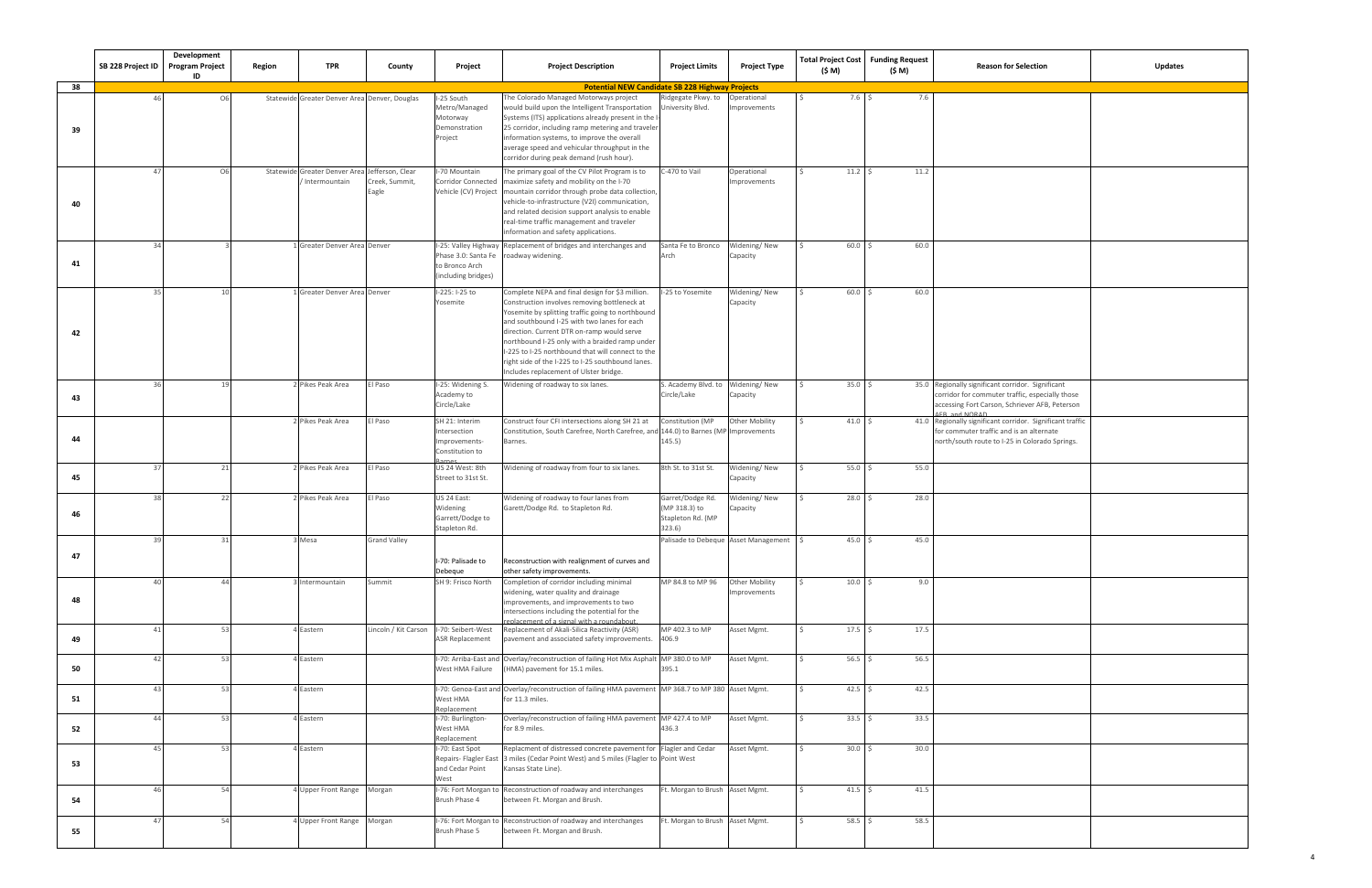|    | SB 228 Project ID | Development<br><b>Program Project</b><br>ID | Region | <b>TPR</b>          | County                              | Project                                                                                                                          | <b>Project Description</b><br><b>Project Limits</b>                                                                                                                                                                                                                                                                                                                                                                                            | <b>Project Type</b>                   | Total Project Cost<br>(\$ M) | <b>Funding Request</b><br>(\$ M) | <b>Reason for Selection</b>                                                                                                                                                                                                                       | <b>Updates</b>                                                                                                                                                                                                         |
|----|-------------------|---------------------------------------------|--------|---------------------|-------------------------------------|----------------------------------------------------------------------------------------------------------------------------------|------------------------------------------------------------------------------------------------------------------------------------------------------------------------------------------------------------------------------------------------------------------------------------------------------------------------------------------------------------------------------------------------------------------------------------------------|---------------------------------------|------------------------------|----------------------------------|---------------------------------------------------------------------------------------------------------------------------------------------------------------------------------------------------------------------------------------------------|------------------------------------------------------------------------------------------------------------------------------------------------------------------------------------------------------------------------|
| 56 |                   |                                             |        |                     |                                     |                                                                                                                                  | <b>Original Candidate SB 228 Transit Projects to be Removed</b>                                                                                                                                                                                                                                                                                                                                                                                |                                       |                              |                                  |                                                                                                                                                                                                                                                   |                                                                                                                                                                                                                        |
| 57 | T17               | N/A                                         |        | Statewide Southeast | Prowers, Bent,<br>Otero, Las Animas | Position Colorado<br>for Federal Funds by<br>Providing a Match<br>for Southwest Chief<br><b>TIGER Application</b>                | Similar to the successful application by Garden<br>Southwest Chief<br>City, KS, CDOT would position itself to be eligible Amtrak line<br>for future TIGER grant opportunities. This is<br>consistent with CDOT's State Freight & Passenger<br>Rail Plan goal to be competitive for federal<br>dollars.                                                                                                                                         | Rail                                  | 3.0 <sup>5</sup>             |                                  | 3.0 High priority for consideration by the State as<br>evidenced through the creation by the State<br>Legislature of the Southwest Chief Commission.<br>Regionally significant for tourism & economic<br>development.                             | \$1 M from TC Contingency was a sufficient<br>commitment, with commitments made by other<br>parties, to win a TIGER VII grant. Project is<br>proceding to contract by June, and construction<br>by first half of 2017. |
| 58 |                   |                                             |        |                     |                                     |                                                                                                                                  | <b>Original Candidate SB 228 Transit Projects</b>                                                                                                                                                                                                                                                                                                                                                                                              |                                       |                              |                                  |                                                                                                                                                                                                                                                   |                                                                                                                                                                                                                        |
| 59 | <b>T02</b>        |                                             |        | Statewide Statewide | Statewide                           | <b>Bus Operational</b><br>Improvements to<br><b>Highway Projects</b>                                                             | Includes transit signal priority treatments, bus<br>Specific locations<br>stop/pullout, queue jump lanes, and bus-on-<br><b>BD</b><br>shoulder signing/striping.                                                                                                                                                                                                                                                                               | Operational<br>mprovements            | $16.1 \frac{1}{5}$           |                                  | 16.1 Provides significant travel time improvements for Total project cost increased from \$15 M.<br>minimal investment. "Maximize" budget<br>category. Which strategies used depends upon<br>highway project selection                            |                                                                                                                                                                                                                        |
|    |                   |                                             |        |                     |                                     |                                                                                                                                  |                                                                                                                                                                                                                                                                                                                                                                                                                                                |                                       |                              |                                  |                                                                                                                                                                                                                                                   |                                                                                                                                                                                                                        |
| 60 | <b>T08</b>        |                                             |        | Statewide Statewide | Statewide                           | Transit<br>Infrastructure Bank                                                                                                   | Creation of Transit Infrastructure Bank providing Statewide<br>the opportunity for larger scale regional transit<br>projects to move forward with loan-based<br>project delivery option.                                                                                                                                                                                                                                                       | <b>Other Mobility</b><br>Improvements | 10.0%                        |                                  | 10.0 Financing mechanism                                                                                                                                                                                                                          |                                                                                                                                                                                                                        |
| 61 | T09               |                                             |        | Statewide Statewide | Statewide                           | <b>Expansion Buses for</b><br>Interregional,<br><b>Regional Service</b>                                                          | Purchase of buses to allow for the expansion of<br>Denver to Greeley<br>Bustang potentially to Pueblo, Greeley, or<br>via SH 85 and<br>frequency enhancements on base routes. Allows Colorado Springs to<br>expansion of regional commuter or rural regional Pueblo via I-25<br>service.                                                                                                                                                       | Other Mobility<br>mprovements         | 8.0 <sup>5</sup>             |                                  | 8.0 Strategic importance identified in Regional<br>Fransit Plans.                                                                                                                                                                                 | Total project cost increased from \$7.3 M.                                                                                                                                                                             |
| 62 | T16               | T2, T3                                      |        | Greater Denver      | Adams                               | North Metro Rail<br>Line to 162nd<br>Avenue                                                                                      | RTD is completing North Metro DUS to 124th.<br>124th & Claude Ct.<br>to 162nd Ave. and<br>This project is 124th to 162nd Avenue, and is<br>largely single track, with some double/passing<br>Colorado Blvd.<br>track segments. Stations are initially built for 2-<br>car consists w/ expandability to 4-car.                                                                                                                                  |                                       | $263.0$ \$                   |                                  | 263.0 FasTracks completion is first/top rated passenger Total project cost increased from \$168 M based<br>rail project in State Rail Plan. Required element<br>for 2nd highest rated project, extending up into<br>the North Front Range Region. | on RTD estimates.                                                                                                                                                                                                      |
| 63 | T03               |                                             |        | Pikes Peak          | El Paso                             | I-25 Monument<br>Interchange Park<br>and Ride                                                                                    | Addition of northbound Park and Ride to I-25 Slip I-25 and SH 105<br>Ramp at Monument Interchange                                                                                                                                                                                                                                                                                                                                              | nterchange<br>mprovements             | 4.0 <sup>5</sup>             |                                  | 4.0 Travel time improvement of several minutes x 30 Total project cost increased from \$3.8 M.<br>or more passengers per bus for each bus serving<br>the Monument park and ride.                                                                  |                                                                                                                                                                                                                        |
| 64 | T10               |                                             |        | Pikes Peak          | El Paso                             | I-25: Monument<br>Park and Ride<br>Expansion                                                                                     | Expansion of Park and Ride capacity to include an I-25 and SH 105<br>additional 100-120 spaces. The existing park and<br>ride accommodates approximately 240 cars.                                                                                                                                                                                                                                                                             | <b>Transit Facilities</b>             | 1.3 <sup>5</sup>             |                                  | 1.3 Major corridor of state and national significance. Total project cost increased from \$1.2 M.<br>High mobility and economic benefits. Component<br>of multi-modal approach to maximize benefit of<br>existing facilities.                     |                                                                                                                                                                                                                        |
| 65 | T11               |                                             |        | Pikes Peak          | El Paso                             | Ride Expansion and<br>Reconstruction                                                                                             | I-25: Tejon Park and Expansion of Park and Ride capacity to include up I-25 and Tejon St.<br>to an additional 100 spaces. The existing park and<br>ride accommodates approximately 100 cars. The<br>project will also improve access/egress for both<br>cars and buses, leverage the site's potential for<br>additional connections with regional and intercity<br>buses, and improve safety and security with<br>lighting and other measures. | <b>Transit Facilities</b>             | 1.6 <sup>5</sup>             |                                  | 1.6 Major corridor of state and national significance.<br>High mobility and economic benefits. Component<br>of multi-modal approach to maximize benefit of<br>existing facilities.                                                                | otal project cost increased from \$1.5 M.                                                                                                                                                                              |
| 66 | T12               |                                             |        | Pueblo              | Pueblo                              | I-25 / US 50 Add<br>new Pueblo Park<br>and Ride for<br>Carpools, Vanpools,<br>and for Expansion of<br><b>Bustang Express Bus</b> | Construction of a 200 space originating Park and  -25 and US 50<br>Ride on the west side of the I-25 / US 50<br>interchange at exit 101.                                                                                                                                                                                                                                                                                                       | <b>Transit Facilities</b>             | $2.2 \quad$                  |                                  | 2.2 Major corridor of state and national significance. Total project cost increased from \$2 M.<br>High mobility and economic benefits. Component<br>of multi-modal approach to maximize benefit of<br>existing facilities.                       |                                                                                                                                                                                                                        |
| 67 | <b>T06</b>        |                                             |        | Intermountain       | Pitkin                              | Grade - Separated<br>Pedestrian Crossing<br>at Buttermilk Ski<br>Base Area, Located<br>Road                                      | Construction of grade-separated pedestrian<br>SH 82 and Owl Creek Other Mobility<br>crossing to improve mobility and safety for<br>Rd.<br>through motorists and transit patrons crossing<br>from the south side of the Buttermilk Ski Area<br>at SH 82 / Owl Creek base to the north side SH 82 Bus Rapid Transit<br>(BRT) stop.                                                                                                               | Improvements                          | $5.4 \quad $5$               |                                  | 5.4 Regional, state, and nationally-significant transit<br>infrastructure for Colorado. This is a VelociRFTA<br>BRT stop in both directions. This will serve<br>working commuters and tourists/visitors alike.                                    | Total project cost increased from \$5 M.                                                                                                                                                                               |
| 68 | <b>T07</b>        |                                             |        | Intermountain       | Eagle                               | Grade - Separated<br><b>Pedestrian Crossing</b><br>at Town of Basalt                                                             | This project will improve speed and safety for<br>SH 82 and Basalt<br>through-motorists as well as speed and safety for Ave.<br>transit patrons crossing from the southern side of<br>the SH 82 where the park and ride is located to<br>the northern side of SH 82 where the town<br>center is.                                                                                                                                               | <b>Other Mobility</b><br>Improvements | $5.4 \quad $5$               |                                  | 5.4 Regional, state, and nationally-significant transit<br>infrastructure for Colorado. This is a VelociRFTA<br>BRT stop in both directions. This will serve<br>working commuters, residents of Basalt, and<br>tourists/visitors alike.           | Total project cost increased from \$5 M.                                                                                                                                                                               |
| 69 | <b>T01</b>        |                                             |        | 4 Greater Denver    | Boulder                             | SH 119 Bus Rapid<br>Transit                                                                                                      | Bus Rapid Transit (BRT), or a high-quality, high<br>Boulder to<br>capacity bus-based rapid transit system, along SH Longmont<br>119 between Boulder and Longmont.<br>Components of project include bus pull-out/<br>queue jump lanes, signal improvements, vehicles,<br>and bus station canopies/shelters.                                                                                                                                     | Operational<br>Improvements           | $61.3$ \$                    |                                  | 61.3 Highly rated project from RTD and NW Corridor<br>Stakeholders. Strong mobility and economic<br>benefits.                                                                                                                                     | Total project cost increased from \$57.2 M.                                                                                                                                                                            |